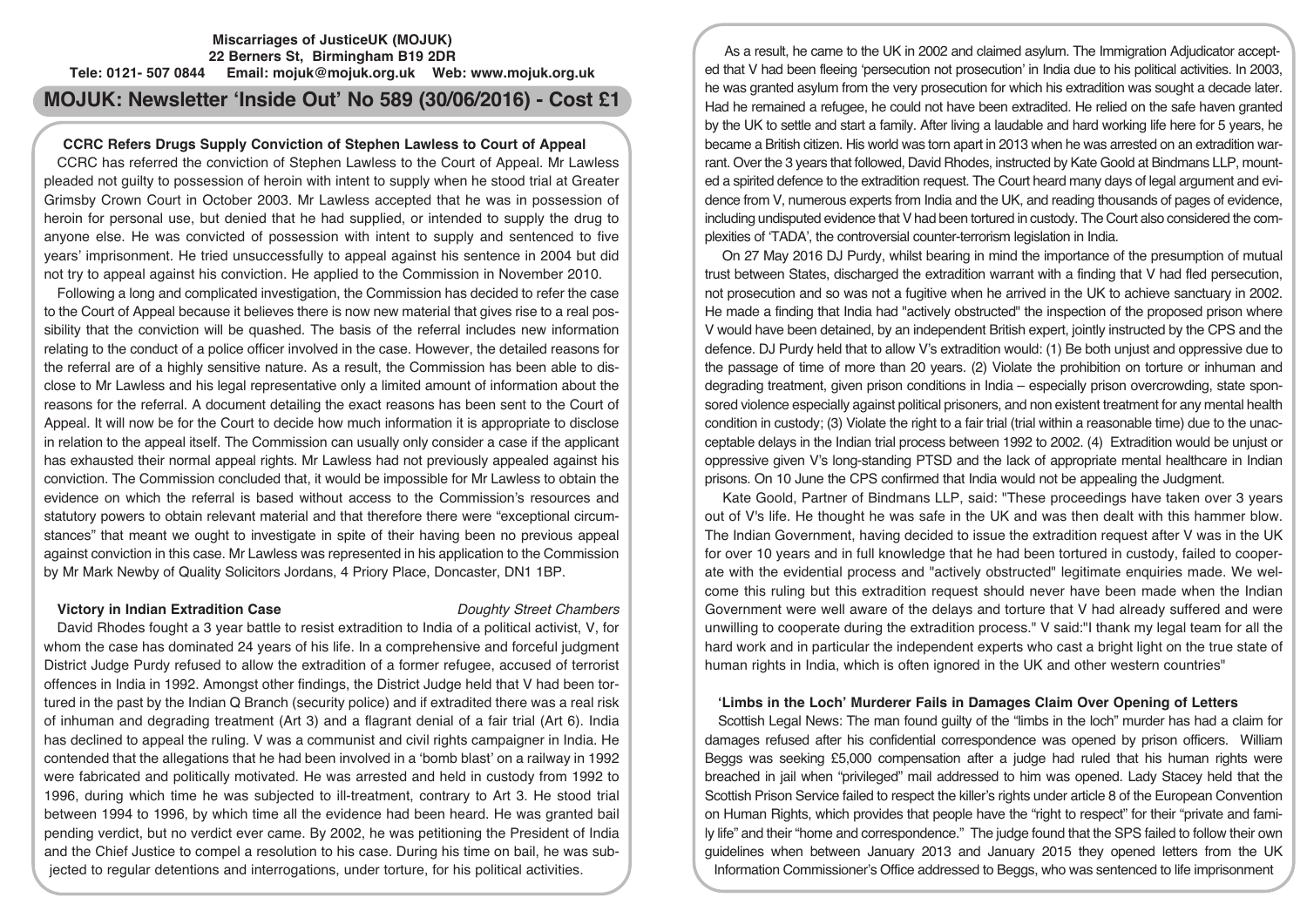in 2001 after murdering 18-year-old Barry Wallace and dismembering his body in December 1999 at a flat in Kilmarnock, and discarding the limbs and torso of his victim in Loch Lomond and disposing of his head by throwing it into the sea off the Ayrshire coast.

Lady Stacey had now issued a further opinion having heard counsel on the "appropriate remedy" in light of that finding. Counsel for the petitioner argued that confidential correspondence was an "important matter" and the seriousness of the situation should be marked by the court pronouncing a decree of declarator. In arguing that damages should also be awarded, it was submitted that the courts should be guided by any clear and consistent practice of the European Court of Human Rights and that the quantum of awards under section 8 should be broadly reflective of the level of awards made in comparable cases brought by applicants from the UK. For the respondent, counsel argued that neither should declarator be pronounced nor damages awarded, as the findings made in the court's first judgment were "just satisfaction".

The judge observed that while that Beggs was "annoyed" over the issue of his letters, he had not suffered distress of the severity discussed in the 2005 House of Lords case of R (Greenfield) v Secretary of State for the Home Department, which concerned a breach of article 6 of the European Convention and considered "judicial remedies" under section 8 of the Human Rights Act 1998. In a written opinion, Lady Stacey said: "I find that just satisfaction is constituted by my finding of breaches of the petitioner's article 8 rights. I considered carefully whether the fact that the petitioner raised three actions, showing that the system was not reformed after the first or second action, necessitated an award of damages. I have decided that it did not. The breaches did not involve any reading of confidential mail. Apologies were made following complaints made by the petitioner and investigated by the respondent.The system for recognition of such mail was altered as a result of the petitioner's complaints and actions. The petitioner was annoyed. I do not find that he suffered distress of the severity discussed in the case of Greenfield."

## **Punished Twice for the Same Offence Violation of Article 4 of Protocol No. 7**

Igor Tarasov v. Ukraine: Igor Andreyevich Tarasov, is a Ukrainian national who was born in 1957 and lives in Sevastopol (Ukraine). The case concerned administrative and criminal proceedings brought against him following an altercation in a bar. In the early hours of the morning on 26 January 200 Mr Tarasov was involved in a fight in a local bar. Bar staff were injured and damage was caused to property in the bar. The police arrived and arrested Mr Tarasov who was found guilty two days later in administrative proceedings of minor disorderly acts (namely, using obscene language, grabbing and swinging a wooden chair leg and threatening physical violence) and sentenced to five days' administrative detention. Shortly afterwards, criminal proceedings were also brought against him for causing injuries to the bar staff and damage to property. He was convicted in October 2003 of two offences, namely intentional infliction of medium-severity bodily injuries and disorderly acts with aggravating circumstances, and sentenced to three years' imprisonment. The first-instance court dismissed Mr Tarasov's argument that he had already been convicted of an administrative offence for the same incident on the ground that the first case dealt with a different type of legal responsibility. His conviction was subsequently upheld on appeal and his appeal on points of law was dismissed by the Supreme Court in January 2005. Relying in particular on Article 4 of Protocol No. 7 (right not to be tried or punished twice), Mr Tarasov complained about being tried and punished twice for the same offence. Violation of Article 4 of Protocol No. 7 Just satisfaction: The Court held that the finding of a violation constituted in itself sufficient just satisfaction for the non-pecuniary damage sustained by the applicant.

# **Stop Criminalising Drug Users**

Royal Society for Public Health (RSPH), with support from the Faculty of Public Health (FPH) – are calling for the personal possession and use of all illegal drugs to be decriminalised. The call forms part of a wider package of measures aimed at moving UK drugs strategy away from a predominantly criminal justice approach towards one based on public health and harm reduction. A representative poll of more than 2,000 UK adults found more than half (56%) agree drug users in their area should be referred to treatment, rather than charged with a criminal offence. Less than a quarter (23%) disagreed. The recommendation is made in a new RSPH report, Taking a New Line on Drugs, endorsed by FPH and with the backing of Parliamentarians, drugs reform charities and law enforcement groups. The report, which is published ahead of the Government's expected drugs strategy, argues a new approach is needed since, although overall drug use has fallen in recent years, drug-related harm – including drug-related death – has continued to rise. Other key recommendations include: • Universal provision of evidence-based drugs education to young people through statutory Personal, Social, Health and Economic (PSHE) education in schools. • Moving lead responsibility for drugs strategy from the Home Office to the Department of Health and aligning more closely with alcohol and tobacco strategies. • Use of evidence-based drug harm profiles to inform enforcement priorities and public health messaging.

RSPH and FPH advocate a Portuguese-style model whereby, although drug possession is still prohibited, users are referred to treatment and support programmes, rather than charged with a criminal offence. Producers and suppliers would still be prosecuted. International evidence suggests this could lead to significant reductions in many forms of drug-related harm, without promoting increases in problematic use. The report argues that criminalisation itself leads directly to additional long-term health and wellbeing harm, including greater exposure to drugs in prison, severing of family relationships, and barriers to education and employment. This harm falls disproportionately on disadvantaged ethnic and socioeconomic groups – who are far more likely to be charged for drug possession despite similar levels of use – exacerbating existing health inequalities. Simultaneously, the report argues, criminalisation fails to address underlying substance misuse issues and discourages those with an addiction from coming forward for treatment – one in four young people say they would be put off seeking help by a drug's illegal status.

*Shirley Cramer CBE, Chief Executive of RSPH*, said: "For too long, UK and global drugs strategies have pursued reductions in drug use as an end in itself, failing to recognise that harsh criminal sanctions have pushed vulnerable people in need of treatment to the margins of society, driving up harm to health and wellbeing even as overall use falls. On many levels, in terms of the public's health, the 'war on drugs' has failed. The time has come for a new approach, where we recognise that drug use is a health issue, not a criminal justice issue, and that those who misuse drugs are in need of treatment and support – not criminals in need of punishment."

*Professor John Middleton, President of FPH*, added: "We need a new, people-centred approach to drug policy, rooted in public health and the best available evidence. This report is an important part of a growing, powerful evidence base that sets out what that approach should look like. The time for reframing the global approach to illicit drugs is long overdue. The imbalance between criminal justice and health approaches to illicit drugs is counterproductive. Criminalisation and incarceration for minor, non-violent offences worsen problems linked to illicit drug use, such as social inequality, violence and infection. Possession and use should be decriminalised and health approaches prioritised."

*Baroness Molly Meacher*, speaking on behalf of the All-Party Parliamentary Group for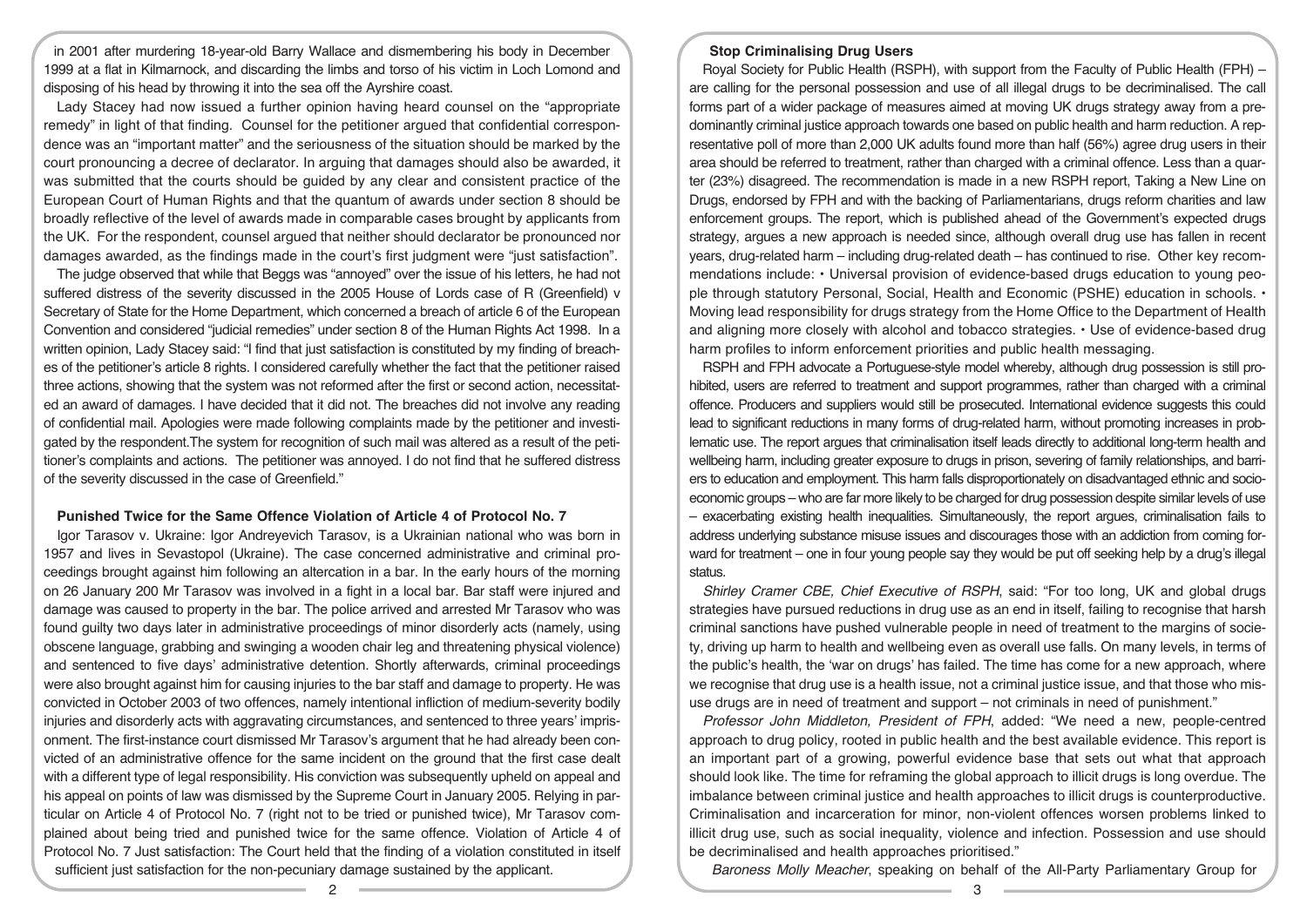Drug Policy Reform, added her support: "The report of the Royal Society for Public Health is very much welcomed. It argues that the valuable work of health professionals in dealing with the health and social consequences of the harms caused by drugs is impeded rather than assisted by a muddled prohibitionist framework that criminalises some users of psychoactive drugs whilst very harmful psychoactive drugs including alcohol and tobacco remain legal. It calls for a rational, evidence-based approach to address the harms of all psychoactive substances led by the Department of Health; focussing resources on a health approach to drug harms based on the decriminalisation of the possession of drugs. The resources released should be used to enhance the role of the wider public health workforce to assist in the harm reduction and recovery of problematic drug users and the support to communities damaged by the illicit drug trade."

#### **Pair Found Not Guilty of Remembrance Day Beheading Plot**

Dominic Casciani, BBC News: Two men have been cleared of planning to behead a poppy seller, soldier or a police community support officer (PCSO) during Remembrance Day commemorations. An Old Bailey jury heard they had been accused of plotting an attack inspired by so-called Islamic State (IS). Yousaf Syed, 20, of High Wycombe, was found not guilty of preparing a terrorist act in 2014, after a retrial. Co-accused Haseeb Hamayoon, 29, of west London, was cleared by the judge after the jury failed to reach a verdict. Prosecutors confirmed they would not seek a highly unusual third trial for Mr Hamayoon. Mr Syed's cousin, Nadir Syed, 23, of Hounslow, west London, was convicted of preparing for the attack at the end of the first trial last year. The prosecution of the three men was the first case to come before the courts of an alleged attack plan in the UK linked to Syria in which none of the defendants had actually travelled there.

Gory material: The case was one of seven referred to in Parliament by Prime Minister David Cameron as part of evidence of the threat posed by IS, or its alleged supporters. But throughout both trials Yousaf Syed and Mr Hamayoon denied playing any part in planning an attack, saying that while they had shared gory IS-related material among friends online, there was no evidence of a plot in Britain. Mr Syed was acquitted on Wednesday but the outcome could not be reported while the jury continued to deliberate over Mr Hamayoon. When he was acquitted, Mr Syed was overcome with emotion and held his head in his hands. For his part, Mr Hamayoon stood up in the dock, smiled, and thanked both the prosecution and his defence team. Nadir Syed will be sentenced on 23 June and faces a potential life sentence.

During the two trials, prosecutors said the three men shared an extremist mindset and an obsession with the killing of Fusilier Lee Rigby, in Woolwich. In the weeks leading up to Remembrance Sunday in 2014, the Syed cousins had recorded a video in which they stamped on a poppy and said it should go to hell. During his defence Yousaf Syed said he bore no ill will to British soldiers, but he had been angry about British foreign policy and the plight of Muslims around the world. The pair were also accused of trying to reach Syria in early 2014.

At his first trial Yousaf Syed said that he had simply gone on a cultural holiday to Turkey - but admitted at the second he had wanted to fight against the Syrian government of President Bashar al-Assad. All three were arrested hours after Mr Hamayoon and Nadir Syed bought a large chef's knife, days before the annual commemorations. Yousaf Syed was not present when the knife was bought but prosecutors alleged that he had intimate knowledge of a developing plan. Mr Hamayoon said that as a trained cook he was buying professional kitchen equipment for his new family home and had been advising his friends to do the same. The Pakistani national, who had moved from Australia to the

UK through marriage, said he regretted sharing extremist material with his new friends in London, saying that he had only taken part in chats about the conflict in Syria in the hope of fitting in. **Defendants Must be Allowed Legal Advice Before Early Guilty Pleas**

*Law Gazette:* New guidelines on sentence reductions for early guilty pleas must allow defendants to obtain legal advice before deciding to plead guilty, an influential group of MPs says today 14/06/2016. The House of Commons justice select committee says it is 'particularly' concerned about the potential impact of guilty plea discounts on unrepresented defendants 'whose cases are factually or legally complex, or whose cognitive abilities are affected by learning disabilities, age, injury or a mental health condition'. The Sentencing Council says it wants to ensure that a reduction in sentences for guilty pleas 'should be applied fairly and consistently, and that the guidelines should encourage defendants who are guilty to plead guilty as early in the court process as possible'. The MPs' report cites research by charity Transform Justice that shows around a fifth of defendants are now unrepresented in (non-traffic) trials and sentencing hearings. 'Prosecutors suggested that among the main reasons were a range of potential barriers to legal aid and limitations on access to the duty solicitor,' the committee says. 'In addition, those with chaotic lives may not be organised enough to arrange a lawyer and judges were perceived to have become more resistant to granting adjournments to allow defendants to secure legal representation.'

The committee says it was also struck by the Criminal Cases Review Commission's submission to the council's consultation, which stated that a significant proportion of those who apply for a review of their guilty conviction had entered a guilty plea. 'The [commission] observes that systemic and personal pressures to plead guilty are capable of extending to the factually innocent, as well as the factually guilty, and goes on to suggest that this may be a particular problem for vulnerable groups, such as those with mental health conditions.' The committee recommends that an exception in the guideline allowing a defendant more time before deciding on their plea if further information or advice is necessary should be extended to 'any situation' where the defendant wishes to obtain legal advice before deciding whether to plead guilty and has been unable to do so. The exception should also extend to corporate defendants who may need to conduct detailed investigations before deciding how to plead, the committee says. Voicing additional concerns about the impact on the prison population, the committee recommends that the council delay finalising and implementing the new guideline until it has conducted further research into the factors that influence a defendant's decision about whether and when to plead guilty, both in the magistrates' and Crown courts.The Law Society has already warned that the new guidelines could make criminal defence practitioners liable for negligence.

### **Overcrowding Warning Over Scottish Female Prison Plans** BBC News

Experts have questioned whether plans to transform the way Scotland locks up women will lower the prison population. The closure of Cornton Vale begins this year. It has a capacity of 375 and will be replaced by an 80-bed jail and five regional units holding 20 women each. Canada closed its large women's jail in the 1990s and built five regional units but it has had overcrowding issues. Justice Secretary Michael Matheson told a BBC Scotland investigation Scotland's plans differed from Canada's. He said "robust" community alternatives would need to be in place to divert people away from the custody or from the courts. Scotland already jails more women than almost anywhere in northern Europe, with the number of female inmates doubling in a decade. There are concerns that without changes to sentencing policy and alternatives to jail there could be a temptation for sheriffs to think that prison was a more attractive option.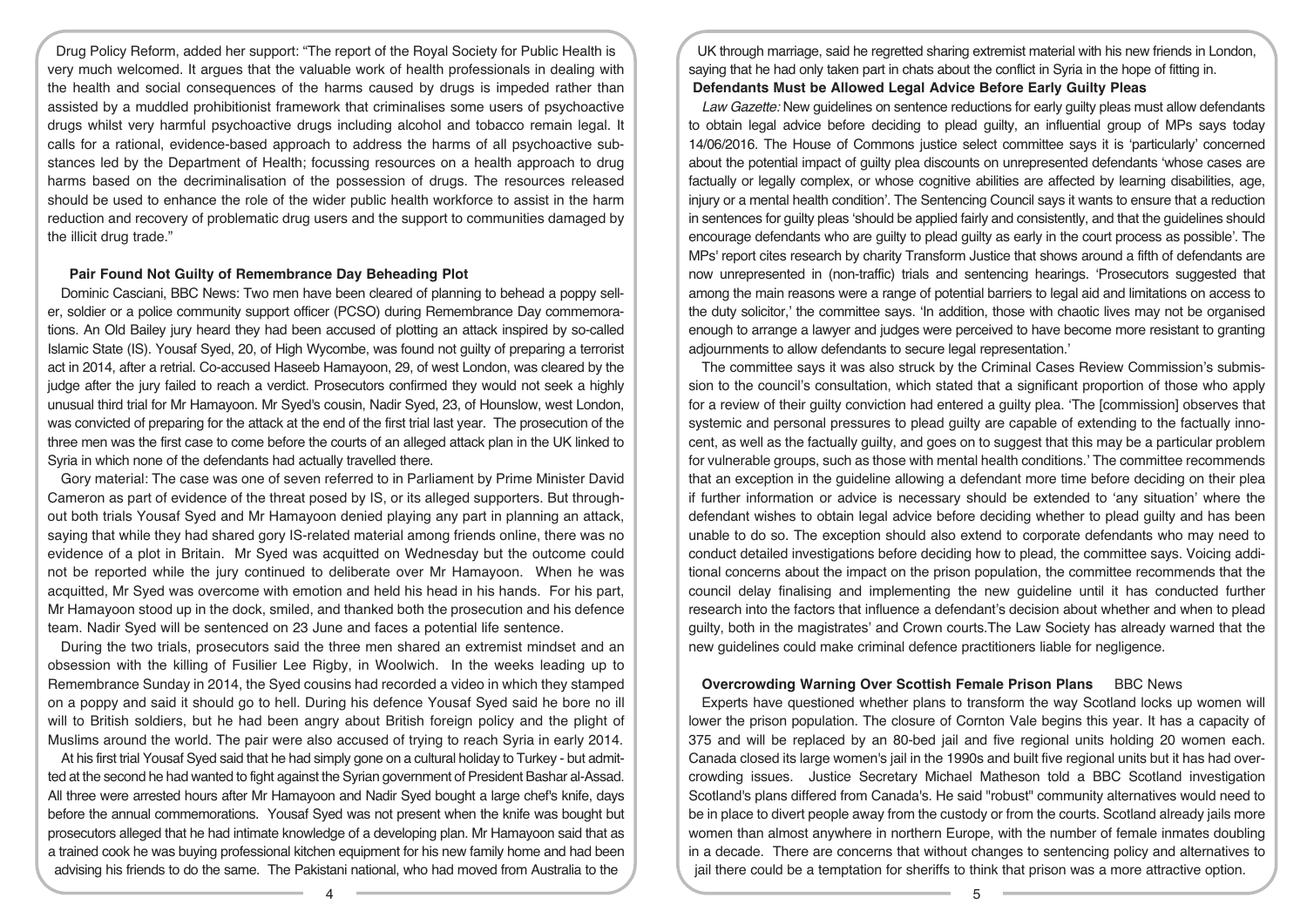A criminal justice system designed for men" The BBC Scotland documentary - Women Prisoners: Throw Away the Key? - is presented by leading human rights lawyer Baroness Helena Kennedy.She said: "One of the great scandals is that we have seen a massive increase in the numbers of women going to prison yet no significant change in the seriousness of women's offending. "Women very rarely commit serious crime. It is all low level offending and invariably is as a result of wretched circumstances." There are far fewer women in Scottish prisons than male inmates. And they differ because they are more likely to be jailed for relatively minor offences such as shoplifting. More women than men are put on remand kept in prison before their case has been heard in court or before they are sentenced. Twothirds of female admissions to Scottish prisons are for remand. And about 80% of women on remand do not go on to receive a jail sentence, a situation which has been criticised because many remanded women struggle to keep custody of children and retain their tenancies. About eight out of every 10 women in Scottish prisons are serving six months or less. The latest figures show that 69% of women serving those sentences were reconvicted within two years.

A more radical approach: Justice Secretary Michael Matheson was widely praised last year for scrapping plans to replace Cornton Vale with another large 300-capacity prison for women. He said Scotland had to take a more radical approach to deal with female offending. The minister announced new plans to replace Cornton Vale with a much smaller facility near the same site in Stirling. The new prison will house 80 female inmates serving long-term sentences and those presenting a risk to the public. Women serving short sentences and those on remand will be held at one of the five regional units across the country. They will be run by the Scottish Prison Service, with prison officers taking on a more therapeutic role alongside care professionals.

Rhona Hotchkiss, governor of Cornton Vale, who is leading the new development, said: "They won't look like prisons; they will look like the buildings that are around them, so there won't be any barbed wire or bars on the windows. "A lock on the outside door? Absolutely. But within the units women will live in a small flatted house. There will be four or five women to a house, they will be sharing living and dining and cooking facilities, and all have the keys to their own doors. "When the women go to these units after a period of assessment, they will be out and about accessing the community, using local health services, education, perhaps going to visit their families. I need to emphasise that these will be women whose assessed risk is low."

Prisoners and children • When a father goes to prison in Scotland, 95% of children stay with their mother. When a mother is jailed, 17% stay with their father. The rest live with relatives or are put into social care. • In 2013, only 38% of mothers in prison received visits from their children. The Canadian experience - A similar scheme was introduced in Canada in the late 80s, after a task force recommended closing the country's large Prison for Women, and establishing small regional facilities for women offenders. However, in the intervening years the number of female prisoners have more than trebled, from 203 in 1989 to 676 in 2014-15. Kim Pate, executive director of the Canadian Association of Elizabeth Fry Societies, said: "It was cast as one of the best reform initiatives internationally. "They were talked about as being cottage-style, community-integrated, not having fences and staffing being really about providing support and therapeutic interventions. "Unfortunately now, 26 years on, it's been not a dismal failure but pretty darn close and we have now more than three times the number of women in prison. "We see judges and lawyers actually saying let's send the women there because there's a presumption there are more programmes. "And in actual fact there are fewer vocational opportunities than existed at the Prison for Women. The massive overcrowding is leading to not surprisingly fewer resources." She added: "We started off with the idea that

our units would be small community-based, allowing women greater access. Our country's a lot larger than Scotland but those sorts of issues I think would be similar in terms of any country."

Scotland's prison reform: Concerns have also been raised over the Scottish government's plans here in Scotland. Cyrus Tata, professor of law and criminal justice at the University of Strathclyde, said: "We should applaud the imaginative and bold work that the Scottish Prison Service (SPS) is doing to try to reconfigure what prison is like. "But on its own, it is not going to be the answer because what will happen is that prison will only become a more attractive place to send people, who have not committed serious offences, but who have complex needs." Phil Fairlie, chairman of the Prison Officers' Association Scotland, said his members were keen to take on a different role in the new regional units, but that the scale of the cuts to prison places would be difficult to achieve. "I think the numbers are optimistic because I'm not sure yet that all that's in place that needs to be in place outside of prison, not just inside," he said. "It's going to require a change in terms of our courts and sentencing policy." The justice secretary said: "Building five units for a maximum of 20, which will give us less capacity than we have at the present moment, is not simply going to be the answer to this. "We've got to make sure that we've got good strong robust community alternatives in place so that we can either divert people away from the custodial environment or divert them away from the justice system in the first place, to reduce the risk of them committing offences."

Sentencing variation: Statistics released under Freedom of Information legislation have shown significant variations in the proportion of jail sentences handed down in sheriff courts across Scotland. Courts like Stirling, Kilmarnock and Dundee were jailing nearly 20% of women appearing before them, compared to 7% in Edinburgh and 5% in Airdrie. The judiciary said it was not appropriate for an active sheriff to be interviewed for the programme, but retired sheriff Peter Gillam gave the view from the bench. He served as a sheriff from 1991 until 2013, and said the variations reflected the independence of the judiciary. He said: "Every judge is his own person or her own person, and they all have different ways of dealing with things. They all have different views and they are all independent."

Alternatives to custody: The BBC Scotland investigation heard from two of those community alternatives - Tomorrow's Women and the 218 project - which can be recommended by sheriffs as an alternative to prison. At Tomorrow's Women, which deals with the most hard-toreach women in Glasgow, reoffending rates among the 75 current users have dropped by 42%. The 218 project has a 12-bed unit, and is the only service in the country offering residential services for female offenders. After admission, the number of shoplifting charges dropped from a total of 1,719 among all service users in the six months before referral, to 40. Despite the apparent success rate of community alternatives, the documentary heard criticism about their funding. Lisa MacKenzie from Howard League Scotland, a penal reform charity, said: "Even some of the best known projects in Scotland don't have financial certainty year to year. It is a hand-to-mouth existence. "Prison, year to year, doesn't have to prove itself. It's given its £350m to run, and yet we know that prison doesn't work, particularly for people who are sent there for short sentences. "But these community services are required, understandably, to justify their budgets and show that they're having an impact, to show that they're contributing to reducing reoffending. "There isn't parity with the prison service. There's a huge imbalance in resources." Mr Matheson said: "We've been providing Scottish government funding to community-based organisations to look at different models that can help to reduce the risk of a woman receiving a custodial sentence by providing specific services in their areas.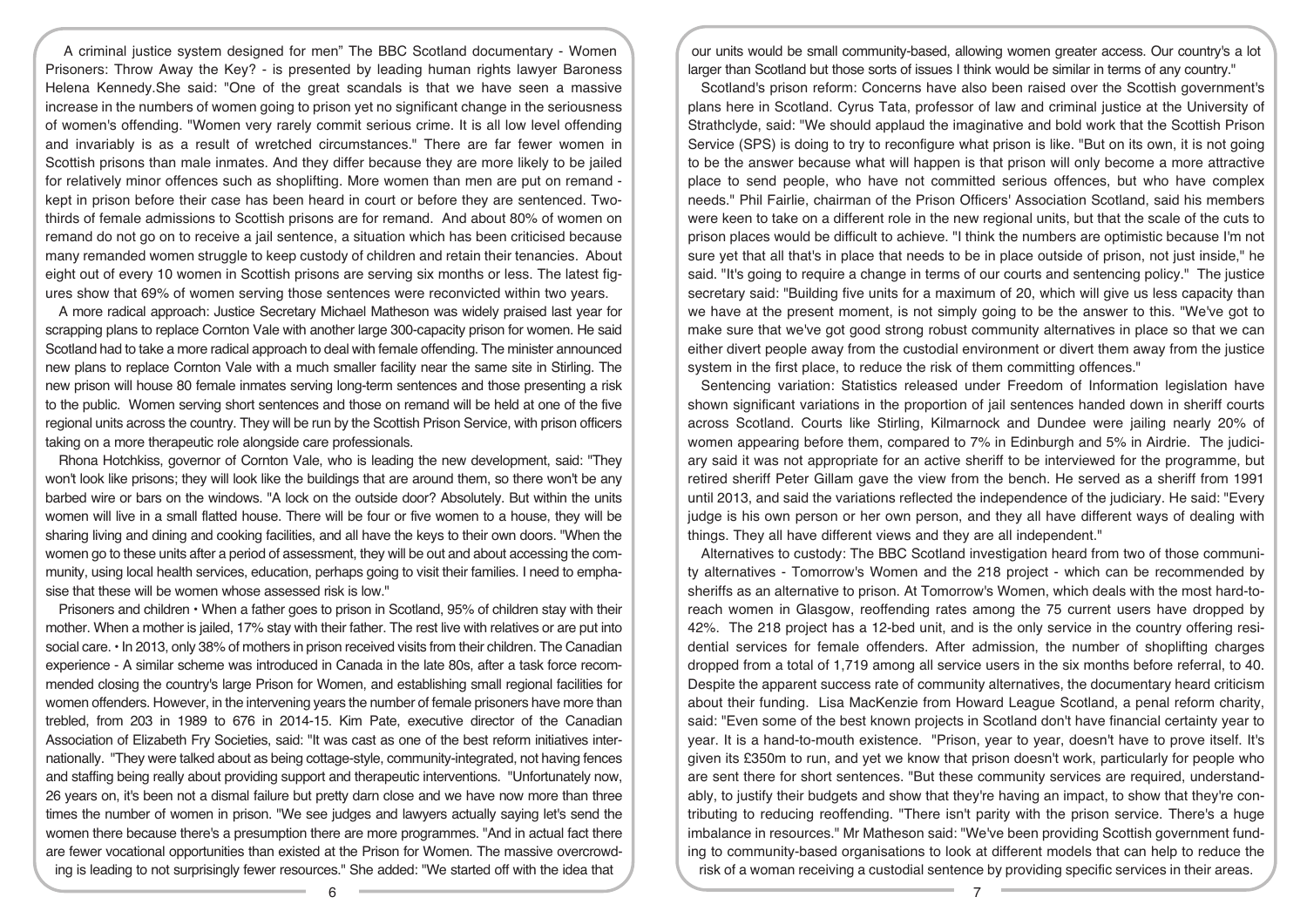"I accept there may be times when sheriffs feel as though there aren't alternatives there but I don't accept that's always the case. "I believe there are times when sheriffs could make other decisions around where they think someone should actually go to to meet their needs." A spokeswoman from the Judicial Office for Scotland said: "Sentencing is a matter for the judge in each case taking into account the particular facts and circumstances. "These may include the need for the courts to protect the public, to mark the seriousness of the offence and to secure the offender's rehabilitation. "Training is provided to all judges and sheriffs on the sentencing of women offenders. It is also made available on sentencing in general, including the sentencing options which may be applicable."

#### **Race Failures are Damaging the Police, Says Top Met Officer** *Vikram Dodd, Guardian*

Scotland Yard's new head of diversity has said the Met still treats black people worse than white people on the street and blights the careers of its own ethnic minority staff by racially discriminating against them. Ch Supt Victor Olisa said discrimination by officers includes negative typecasting of black people, leading to more force and coercive tactics being used against them by officers in the street. In a Guardian interview, the Met's most senior black officer said: "My view is that on occasions we work on stereotypes and that stereotypes of black men being more aggressive, more confrontational, is a stereotype that plays on some officers' minds and that can lead to a different level of policing style and force being used on a black suspect than it probably would do otherwise." He said this may have been a factor in deaths after contact with the police, including cases such as Roger Sylvester and Cynthia Jarrett. Olisa said: "If you look at the circumstances leading up to instances of some people who have died in custody, it points to a disproportionate level of force being used."

The incoming strategic lead for diversity said he believed that most officers in the Met wanted to do a good job, but warned that a rump of officers from the top to the bottom was holding back progress on race. He said there were few active racists in the Met, with most discrimination being unwitting. Olisa added that prejudice in the police had left him on the verge of retiring after being told he was not good enough to be considered for promotion. But he changed his mind after the personal intervention of the Met commissioner, Sir Bernard Hogan-Howe. Olisa said: "What more can I do? I have cut crime, boosted confidence, have a doctorate." The officer was seen as a symbol of progress by police. He appeared in the landmark BBC documentary series The Met, and was even seen on publicity posters alongside Hogan-Howe to promote the series in 2015. He led officers in one of the toughest areas in British policing, Tottenham in north London, dealing with the fallout from the Mark Duggan shooting and the 2011 riots, and is currently a borough commander in Haringey, north London.

Olisa warned that the Met's longstanding failings on race were damaging its legitimacy, and its ability to police by consent, which is a central tenet of British law enforcement. The issue of race continues to haunt policing around the country, despite promises of reform stretching back decades. He also voiced concern over the ethnic composition of his force. Currently 12% of Met officers are from ethnic minorities while London is 40% black and minority ethnic (BME), a 28 percentage point gap, which is the biggest in Britain. At the current rate of progress, Olisa said it would not be until half this century has passed, at the earliest, that the Met would be representative of the population it serves: "If we keep on at the rate we are, the Met will not look like the population it serves within my lifetime, not by 2050."

The Met promised in 1999, after the public inquiry into the Stephen Lawrence scandal, that

it would to look like the area it polices by 2009. Olisa added: "It is taking much longer than it ought to do." The home secretary, Theresa May, has publicly criticised Hogan-Howe over stop and search and also warned the police on race, attacking them for the low confidence they command among black communities. Olisa said the force had made progress, such as on stop and search, but overall on race it was too slow, too "evolutionary". He said: "These are all things that the Met are working on, but these are all things that just seem to be taking much longer than they ought to do, to the extent where you have got the home secretary making public comments that it is not good enough and also the home affairs select committee." However, he backed the Met unequivocally over one of its biggest controversies, the killing of Duggan in 2011. He rejected claims that Duggan's race had played any part in an officer shooting him dead, saying it was the fact Duggan was trying to get a gun and not his skin colour that led to the deadly confrontation: "The danger was in the weapon rather than in the person." Once in the police, Olisa said, promotion is harder for ethnic minority officers, and cited a recent promotion process for the rank of chief superintendent when all six BME candidates failed. "Did all six have a bad day?" he said, adding that progression up the ranks in the Met "is woefully slow for ethnic minorities". The Tottenham MP, David Lammy, who is leading a review of discrimination in the justice system for the prime minister, said: "I am astounded that the police service believes he has not got the qualities to be promoted. It offends community sensibilities, and it offends common sense. I've met senior officers who don't have his qualities and abilities."

### **TS/248: Appeal Against Sentence by Terry G.M. Smith**

The latest news in the fight for justice occurred in November 2015 when the Essex crime writer Terry Smith was advised by a renowned prison lawyer that the controversial prison sentence he had been given an indeterminate sentence for the protection of the public otherwise known as IPP, was wrong in principle and should be amended to a fixed term. Basically, the prison lawyer noted the crime writer was going nowhere fast waiting year after year for his Grounds of Appeal against Conviction to be drafted and lodged at the Court of Appeal and that he should Appeal against Sentence in the meantime. insofar, if the Appeal against Sentence was successful and the sentence was commuted to a fixed term, due to the time served, the crime writer would be able to fight the miscarriage of justice from his home address and not from the restrictive confines of a prison cell.

The Appeal was predicated along the lines that the sentence was wrong in law as the sentencing judge should have due to the gravity of the offence and dangerousness of the offenders sentenced the accused to a term of imprisonment for life and not the controversial IPP regime. This is where section 225 of the Criminal Justice Act 2003 states; where the gravity of the offence and dangerousness are satisfied, under subsection  $r(a)(b)$  and  $2(a)(b)$  of the Act, the judge must, and I emphasize must pass a discretionary life sentence. Furthermore, under subsection 3 it states; in a case not falling within subsection (2) the court may impose a sentence of imprisonment for public protection. Therefore, it was argued, the gravity of the offence clearly vaulted the threshold of a discretionary life sentence and IPP should not have applied and the sentence should now be commuted to a fixed term. More generally, the appeal was riding on the back of the recent landmark judgment of N.v.Robeiis and Others [2016] EWCA Crim 71. This is where Lord Chief Justice Lord Thomas advocated the problem with the IPP regime is not the fault of the courts as the sentence of IPP have been 'faithfully and properly applied' and it is a constitutional matter and should be taken up with Parliament.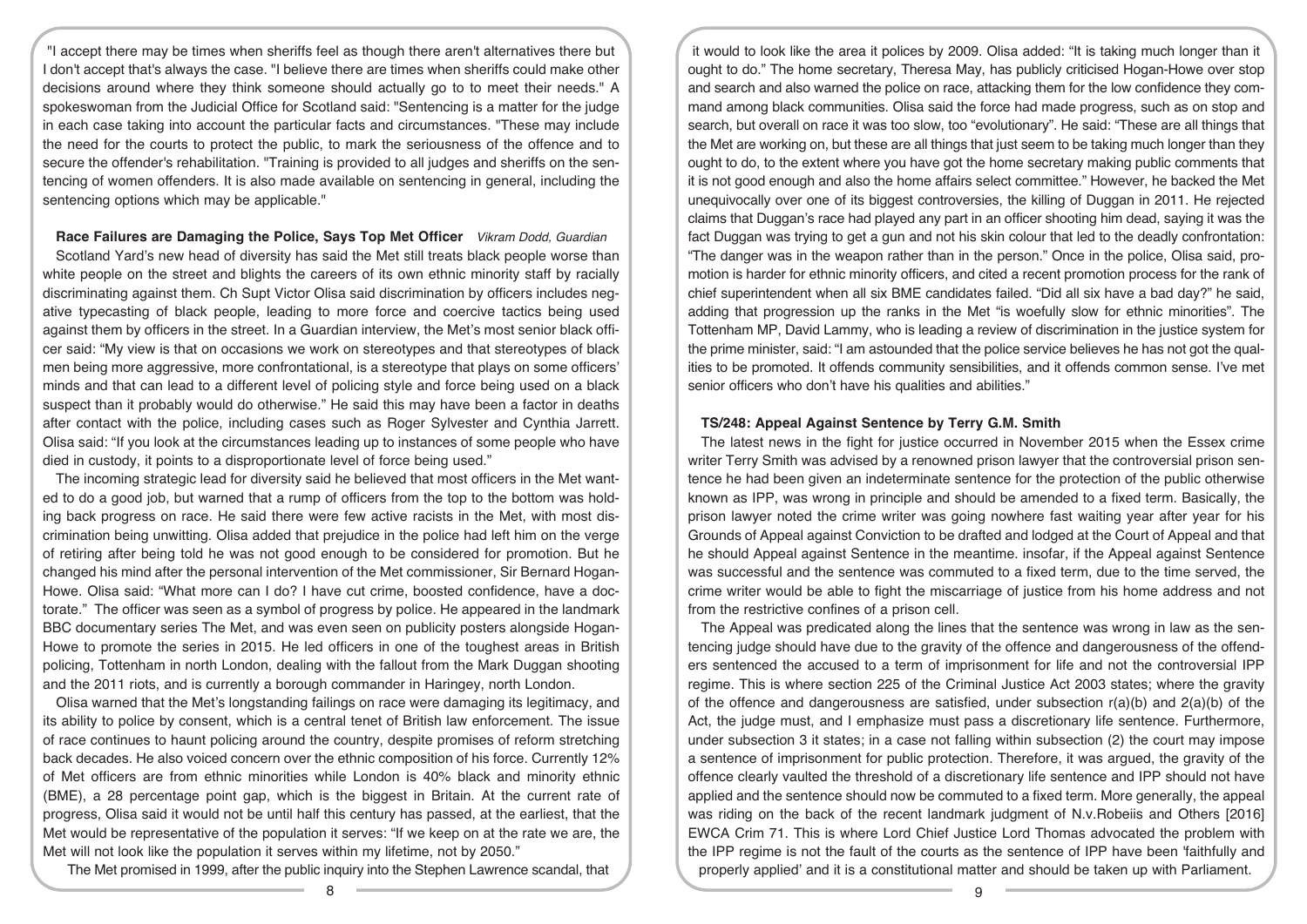It really is a sight to behold when the Chief Law Lord of the land advises the people of the nation to appeal to Parliament to correct a sentencing Anomaly - that has been regretted by its creator, the former Home Secretary David (Lord) Blunkett and described as a "terrible scourge" by the former Supreme Court Justice Lord Brown. In conclusion, the reader will not be surprised to learn on 27 May 2016, the Court of Appeal considered the renewed applications for (i) Extension of Time, (ii) Leave to appeal against sentence, (iii) Representation Order and has refused the applications. Moreover, the crime writer was not represented by counsel and he was not allowed to represent himself as he was in prison custody.

Please take note, this is Access to Justice in the Year of our Lord 2016. Leave to appeal was considered on the papers and dismissed. Another miscarriage of justice of grotesque proportions where the crime writer was not only framed by bent cops who resigned from the Police Service en bloc weeks after a formal complaint was lawfully suppressed, but is now serving a highly contentious prison sentence that was abolished months after it was handed out. when will the institutional matrix of deceit and corruption ever stop! We are now up to our necks in it. As the old adage proclaim "If my Rights don't matter today; it may be your rights tomorrow.' Any queries/comments let me know.

Terry Smith, A8672AQ, HMP Swaleside, Sheerness, Kent, ME12 4AX'

### **Judges Decide Inquest was Deficient but Refuse to Order a Fresh Inquest**

[To that extent only, the application is well founded and the inquest was deficient. However, a fresh inquest is unnecessary and would serve no useful purpose (as was decided, despite a misdirection, in R (P) v. HM Coroner for the District of Avon [2009] EWCA Civ 1367, [2009] Inquest LR 287; see paragraph 33 of Maurice Kay LJ's judgment). The present application before the court, and the court's judgment, suffice to make good the deficiency, without any further order or relief being granted. The Record of Inquest should therefore not be quashed, and subject to hearing counsel, we do not consider that any further relief is required beyond a declaration that the application is well-founded to the extent identified in this judgment.]

I*nmate James O'Neill Died Eight Months After Being Jailed For Attack*

The death of a prisoner eight months after he was jailed for a frenzied attack on his partner was due to natural causes, an inquest jury decided. James Edward O'Neill, 46, died from cancer in the Royal Preston Hospital just weeks after the disease was diagnosed at the city's prison. The inmate, who had been serving a sentence of 12 years and eight months for bludgeoning his girlfriend with a beer bottle, developed an aggressive tumour in the oesophagus which spread to his lungs, liver and bowel. But Coroner Dr James Adeley told the jury after a two-day hearing that, while there were a number of unanswered questions about when the disease was first picked up by prison medical staff, they had only two choices – natural causes or an open verdict.

And he told O'Neill's family: "I appreciate in your view an earlier diagnosis could have resulted in surgery, however there is so much uncertainty about when that time occurred and when Mr O'Neill would have presented symptoms." The former refuse collector was jailed in February 2013 for a vicious assault on his 51-year-old partner Hazel Peters at the home they shared in West End Road, Morecambe. It was said in court he knocked Ms Peters to the floor with a bottle and then struck her around 20 times as she lay defenceless on the floor. As he attacked her he told his victim several times he was going to kill her. O'Neill then stripped off his clothes and made his escape on a bus wearing only his underpants. The hearing was told that the prisoner, who was a smoker, had alcohol and drug problems and suffered from

depression, had tried to cut his own throat in prison with broken glass and a razor blade. Medical witnesses said O'Neill first complained in January 2013 about a lingering cough, which eventually resulted in him coughing up blood. He had failed to return sample jars given to him and it was some time later that he was eventually diagnosed with cancer.

Dr Adeley told the jury: "For legal reasons the choices you can consider are very limited. You may wonder why you have given your time. The reason is firstly the Government takes a view all deaths in custody should be heard before a jury to dispel rumour. *Lancashire Evening Post*

*Application of Teresa Tainton - v - HM Senior Coroner Preston & West Lancashire*

1. This is the judgment of the court to which we have both contributed.

2. On 23 October 2013, James O'Neill, who had been a serving prisoner prior to his release on compassionate grounds, died of cancer of the oesophagus. It was and remains common ground that the inquest which followed his death had to meet the obligations of the United Kingdom under Article 2 of the European Convention on Human Rights and Fundamental Freedoms (ECHR) and thus required an investigation into the circumstances of the death. This application which proceeds with permission granted by Judge Stephen Davies raises questions as to the directions which ought properly to be given to an inquest jury by a coroner in such an inquest both generally and specifically directed to the facts of this case.

3. In short, Mr O'Neill's mother, the claimant, challenges the decision of the defendant, Dr James Adeley, HM Senior Coroner for Preston and West Lancashire ("the coroner"), not to leave to the jury the issue whether admitted failings on the part of medical staff responsible for his care while in prison significantly hastened or may have significantly hastened Mr O'Neill's death by delaying the diagnosis of his cancer. The claimant seeks an order quashing the record of inquest and an order that a fresh inquest be held.

4. Thus, propositions advanced in support of this application are, first, that the coroner erred in law by not leaving to the jury the question whether, on the balance of probabilities, the admitted failure of medical care did significantly hasten Mr O'Neill's death. In the alternative, the coroner should have exercised his discretion to leave to the jury the question, even if not proved on the balance of probabilities, whether it was a possibility that his death was thereby significantly hastened.

Analysis - 56. We can deal quite briefly with the rival contentions of the parties. The state's procedural obligation under article 2 ECHR arises when there is an investigation into a death in circumstances "where it appears that one or other of the … substantive obligations [under article 2] has been, or may have been, violated and it appears that agents of the state are, or may be, in some way implicated" (per Lord Bingham, on behalf of the Judicial Committee, in Middleton at paragraph 3).

57. Where, as in this case, the instrument by which the state discharges its investigative obligation under article 2 is an inquest, the verdict (now conclusion) must establish not only by what means the deceased met his death, but in what circumstances he met his death (ibid., per Lord Bingham at [35]); see now the Coroners and Justice Act 2009 (the 2009 Act) and, in particular, s.  $5(1)(b)$ , read with s.  $5(2)$ .

58. As Lord Bingham added at [36], it is a matter for the coroner, in the exercise of his discretion, to decide how best in a particular case to elicit the jury's conclusion on the central issue or issues. In some cases, a traditional short form verdict (now conclusion) will suffice; in other cases, the jury's factual conclusions need briefly to be summarised. All this is now settled law and uncontroversial. We turn next to consider how those principles and propositions apply to this case.

59. There was never any doubt that Mr O'Neill died from cancer of the oesophagus and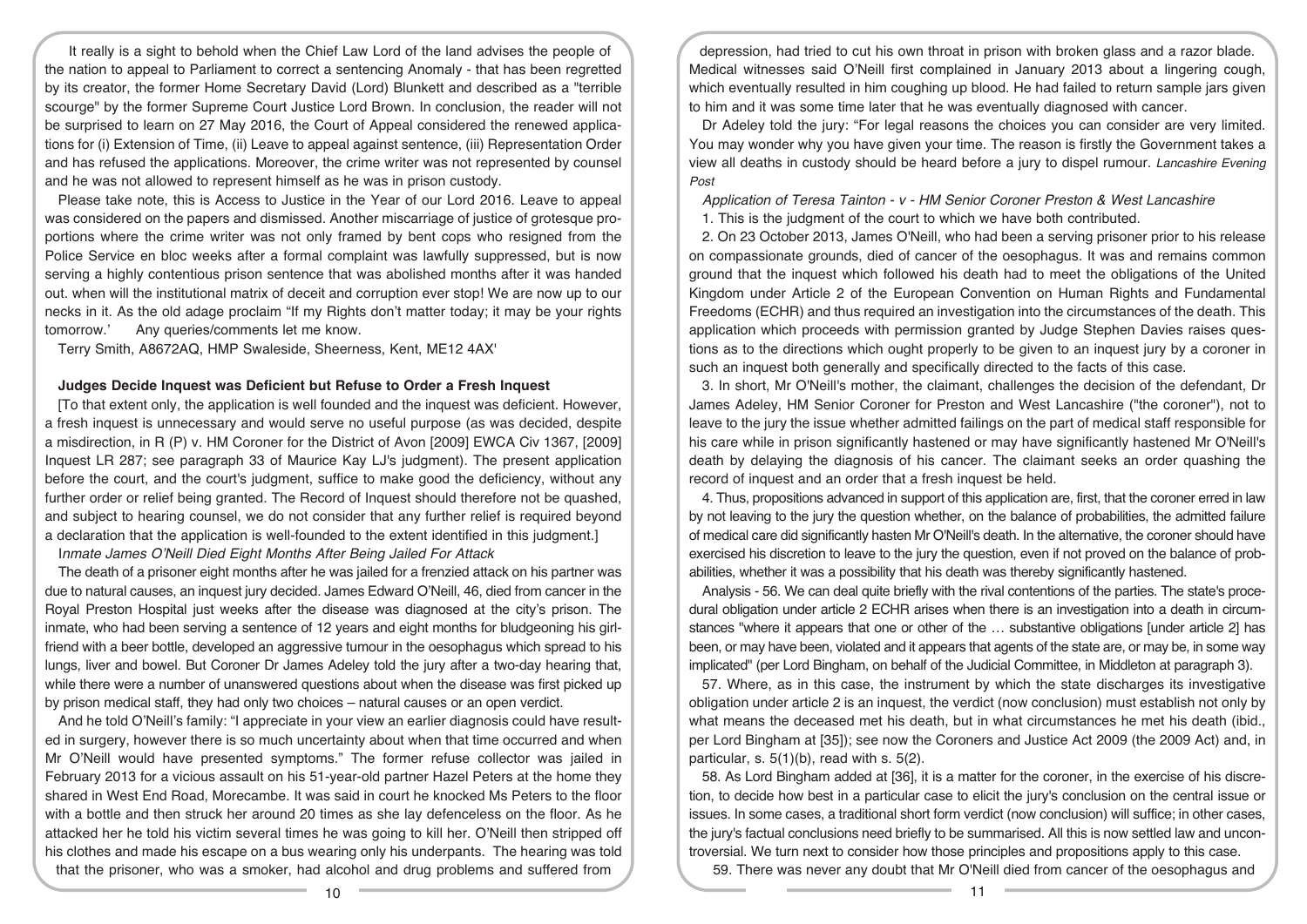that this was a death by natural causes. If that had been all there was to the case, no question could have arisen as to whether anything further than a short form "natural causes" conclusion was required. Indeed, if there had no shortcomings in the standard of medical care he received, the article 2 procedural obligation may not have arisen at all and, if it did, would have been readily satisfied by a short form verdict.60.

60.The reason why that obligation arose, and it is common ground that it did arise, was not just because Mr O'Neill died while in custody but also, of more importance, because the circumstances in which he met his death included, in the last year of his life, starting in October 2012 when he began to complain to prison medical staff of symptoms and ending with his death about a year later, instances of substandard medical care. These are documented in Dr Bicknell's review and in the PPO report, and are admitted in email of 4 March 2015 from the Trust. The admissions were repeated orally on behalf of the Trust at the inquest and in evidence by those responsible for the errors.

70. In the analysis up to this point, there is no real difference between the parties. As regards causation of death, the submissions of the parties were marked by differences of emphasis rather than of principle. We received confirmation at the hearing that there was no disagreement between the parties about the principles on the basis of which the cause of Mr O'Neill's death fell to be addressed by the coroner. They are as follows.

80. First, an event or conduct said to have caused the death, must have contributed more than minimally, negligibly or trivially to the death. The conduct or event must make an actual and material contribution to the death of the deceased. As Ms Dolan pointed out, it is not enough, in the present context, to show that a particular event, or particular conduct, deprived the deceased of an increased chance of life or, to put the point the other way round, made his death more probable than it would otherwise have been.

81.Second, causation of death (in the above sense) must, in the context of an inquest of this type, be proved to the civil standard, i.e. on the balance of probabilities. In this case, if the issue of whether the shortcomings in Mr O'Neill's medical care hastened his death were to be left for the jury to decide, the jury would be required to decide that issue on the balance of probabilities, i.e. whether it was more likely than not that those shortcomings caused (again, in the sense explained above) Mr O'Neill's death.

82.Thirdly, the coroner was bound to leave that issue to the jury if, but only if, his answer was "yes" to both the questions (a) whether there was evidence on which a jury properly directed could properly conclude that the shortcomings in Mr O'Neill's medical care measurably hastened his death; and (b) whether it would be safe for the jury to reach that conclusion on the evidence before it (the latter being the "plus" part of the test).

83.In the present case, if the issue were approached by reference to the first of those two questions only, but not the second, a reasonable coroner might conceivably have reached the conclusion that the answer to the question was yes. There was some evidence pointing to that conclusion: Dr Young, at one point, appeared to accept the proposition that it was "more likely than not [that] if it [the cancer] had been diagnosed before it had spread … that his life would have been extended in a material and measureable way". As noted above, she answered: "he would have been able to be offered treatment which could have extended his life yes".

84.That was the high water mark of the evidence supporting that proposition, but it was founded on the triple assumptions (i) that the cancer had not already spread too far as at February 2013, when the cancer should have been diagnosed; (ii) that Mr O'Neill would

have accepted an offer of chemotherapy at that stage (there being no evidence of his personal disposition on that issue one way or the other); and (iii) that he would have withstood the toxic side effects of the treatment sufficiently to benefit from it and extend his life measurably.

85.It is not surprising that Dr Young adopted a more cautious approach later in her evidence when those assumptions were drawn to her attention. She agreed with the proposition that in the light of those unknowns, it would be speculative to say that diagnosis of the cancer in February rather than July 2013 would have led to a measurably longer life for Mr O'Neill. The coroner's decision to withdraw the issue of causation from the jury was essentially founded on a negative answer to the second question: it would not be safe for the jury to reach the conclusion for which Mr O'Neill's family contended.

86. We are firmly of the view that the coroner was right to reach that conclusion, and that he was not bound to leave the issue of causation of death to the jury. We agree with his analysis: there were too many unknowns in the factual history; it would not be safe for a jury to accept the family's contention that Mr O'Neill's death was measurably hastened as a result of the admitted shortcomings in his medical care.

87. The coroner went on to consider the submission of Ms Favata that he had a discretion to leave the issue to the jury nonetheless. Ms Dolan accepts in this application that he had such a discretion: it was open to him in the exercise of that discretion to leave to the jury a cause of death that was a mere possibility, short of meeting the civil standard of proof on the balance of probabilities.

88. The coroner professed himself unconvinced that he had such a discretion. In this, he was not correct. But he went on to say straight away that if he were wrong and he did have the discretion to leave the issue of a possible hastening of death to the jury, he exercised his discretion against doing so. He would not be willing to leave that issue and would not leave open a narrative verdict "when so much of the evidence is missing".

89. In our judgment, the coroner was entitled to exercise his discretion in that way, and properly did so. We would not interfere with the coroner's decision on that issue; he was justified in not leaving a "neglect finding" as a potential finding for the jury to reach.

90. Thus far, the progress and conduct of the inquest was fair and lawful. However, there is one aspect of the case where we do consider that the coroner erred in a manner that was material. It arises from the admissions that were made by the Trust's representative at the inquest that there were serious shortcomings in Mr O'Neill's medical care. The evidence called by the coroner included admissions of those failings by the witnesses guilty of them.

91. Although these facts were not disputed, we consider that the coroner should have directed the jury to include in the Record of Inquest a brief narrative of the admitted shortcomings of the health care staff responsible for the late diagnosis of Mr O'Neill's cancer. In the light of the fact that the coroner withdrew the issue of causation from the jury, such a statement would have to have been supplemented by an explanation that it could not be concluded that these shortcomings significantly shortened Mr O'Neill's life. In this case, such a statement would have completed the incomplete account of the circumstances in which Mr O'Neill met his death, which the Record of Inquest contains (Form 2, Schedule to the Coroners (Inquests) Rules 2013), and would have been a fair reflection of the issues that the inquest had focussed upon even if the issue was left to the jury only on the basis of a choice between a conclusion of death by natural causes and an open conclusion.

92. Putting the point another way, in an inquest such as this, where the possibility of a violation of the deceased's right to life cannot be wholly excluded, section  $5(1)(b)$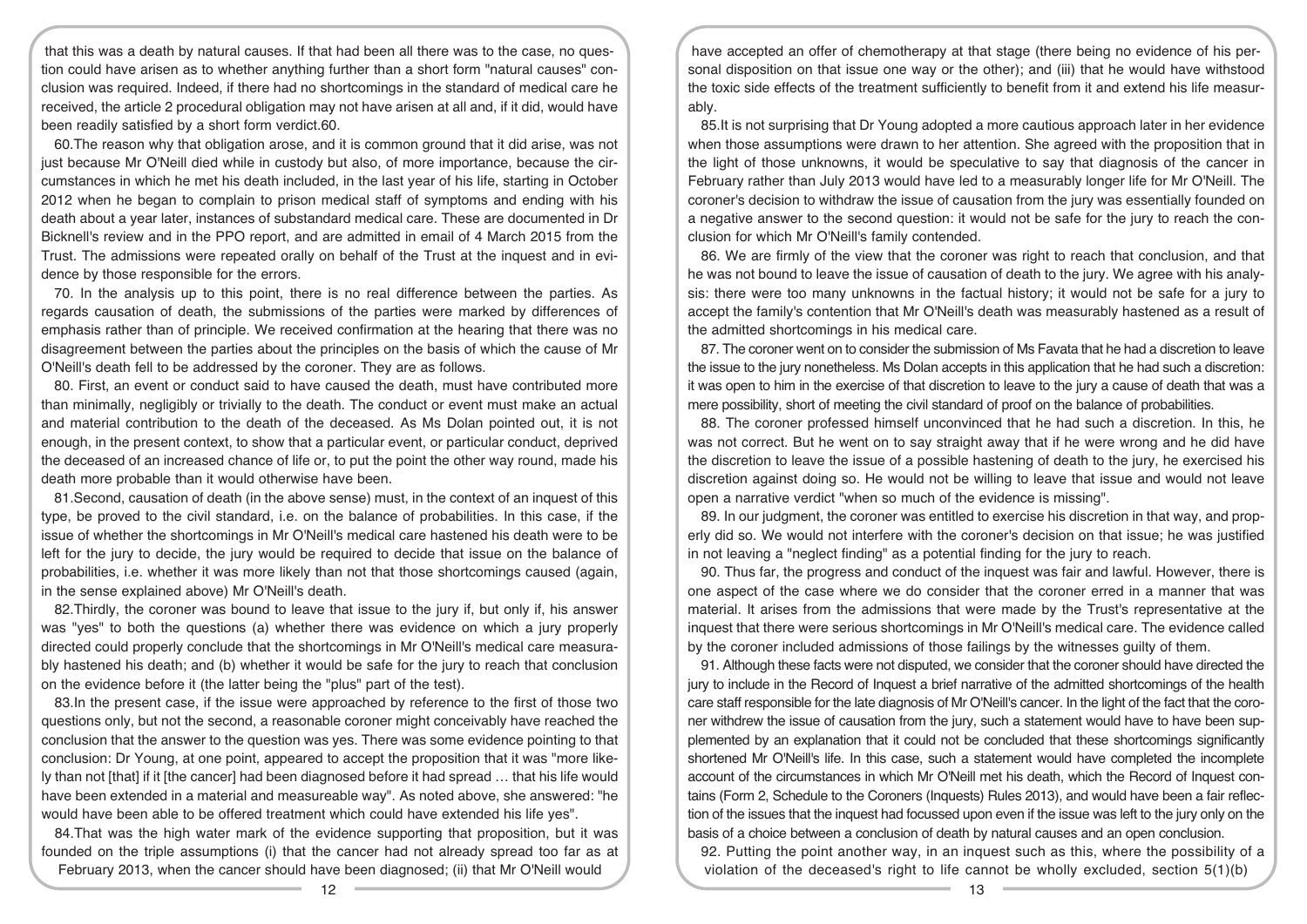and 5(2) of the 2009 Act should require the inclusion in the Record of Inquest of any admitted failings forming part of the circumstances in which the deceased came by his death, which are given in evidence before the coroner, even if, on the balance of probabilities, the jury cannot properly find them causative of the death.

93. This was a matter of fairness to the family of the deceased, and was required in this case in order to discharge in full the obligation on the state imposed by article 2 of the ECHR and on the coroner by section 5(1) and (2) of the 2009 Act. Our conclusion is not altered by the fact that the coroner was not bound to decide to make a report with a view to the prevention of future deaths under regulation 28 of the Coroners (Investigations) Regulations 2013. The coroner properly decided that he did not need to make such a report, because the Trust had addressed the criticisms of its health care staff, which had emerged from Dr Bicknell's review and from the PPO report.

94. Ms Dolan submitted that, because the criticisms had been publicly aired in those documents, and had been publicly admitted by the Trust and its witnesses at the inquest, inclusion of the narrative of those failings in the Record of the Inquest, as part of the conclusion, would be superfluous. She relied on the state's ability, recognised in Middleton and other authorities, to discharge its article 2 procedural obligation by means other than an inquest, such as a criminal trial or a public inquiry.

95. She submitted that in this case, the PPO and the public admissions at the inquest, combined with the natural causes conclusion, sufficed to perform the state's obligation. She pointed out that Lord Bingham in Middleton (at paragraph 20) had confined the requirement for a narrative verdict to cases where it was necessary to set out "the jury's conclusion on the disputed factual issues at the heart of the case". She reminded us that he did not say that a statement of undisputed facts had to form part of a narrative verdict.

96. We do not accept those submissions. In the present case, without the admitted failings forming part of the narrative in box 3 of the Record of Inquest, the conclusion was materially incomplete and verged on misleading by omission. Lord Bingham in the passage in Middleton to which our attention was drawn, was not dealing with a situation such as arose in this case. As Ms Favata pointed out, at paragraph 18 of his speech, Lord Bingham noted that: " a verdict of an inquest jury which does not express the jury's conclusion on a major issue canvassed in the evidence at the inquest cannot satisfy or meet the expectations of the deceased's family or next-of-kin. Yet they, like the deceased, may be victims. They have been held to have legitimate interests in the conduct of the investigation (Jordan 37 EHRR 52, para 109), which is why they must be accorded an appropriate level of participation: see also R (Amin) v Secretary of State for the Home Department [2004] 1 AC 653. An uninformative jury verdict will be unlikely to meet what the House in Amin, para 31, held to be one of the purposes of an article 2 investigation: "that those who have lost their relative may at least have the satisfaction of knowing that lessons learned from his death may save the lives of others."

97. There are no doubt cases in which public acknowledgment of failures on the part of agents of the state in a forum other than an inquest can indeed form part of the means by which the state discharges its investigative obligation. We are not suggesting that any admitted failings have to be included in every case. The manner in which the state discharges that obligation will, as Ms Dolan correctly submitted, vary from case to case. The position may be entirely different if, for example, a public inquiry or a criminal prosecution has taken place.

98. But this is not such a case. Here, there is real force in Ms Favata's submission that it was not reasonable or lawful for the admitted shortcomings in Mr O'Neill's medical care to be excluded from the Record of the Inquest, so that the conclusion as to the death was mere-

ly described as natural causes. The material facts leading up to the deceased's death included substandard care by agents of the state which, if they were to pass unmentioned, would render the bland short form "natural causes" verdict inadequate to describe properly the circumstances in which the deceased met his death.

99. In our judgment, the admitted failings of the Trust's medical staff were not otiose because they were admitted, as Ms Dolan submitted. On the contrary, they should have formed part of the inquest findings precisely because they were admitted, and formed part of the evidence heard by the jury.

100. We do wish to emphasise, however, that this does not mean the scope of investigations in inquests needs to be expanded. We are very far from saying that inquests should become more complex than they already are. That would be contrary to the public interest. It is not necessary to look into every possible issue. The narrative that ought to have been included in this case could have been expressed in a couple of brief sentences. This would have produced a more complete, publicly available, Record of Inquest.

101. To that extent only, the application is well founded and the inquest was deficient. However, a fresh inquest is unnecessary and would serve no useful purpose (as was decided, despite a misdirection, in R (P) v. HM Coroner for the District of Avon [2009] EWCA Civ 1367, [2009] Inquest LR 287; see paragraph 33 of Maurice Kay LJ's judgment). The present application before the court, and the court's judgment, suffice to make good the deficiency, without any further order or relief being granted. The Record of Inquest should therefore not be quashed, and subject to hearing counsel, we do not consider that any further relief is required beyond a declaration that the application is well-founded to the extent identified in this judgment.

### **Court Quashes Decision Not To Employ Former Convicted Terrorist**

Mr Justice Maguire, sitting in the High Court in Belfast, quashed a decision taken by the Department of Finance and Personnel that a former convicted terrorist was not suitable to work with the Conservation Volunteers. He also found that the Minister in charge of the Department in 2007, Peter Robinson, breached the Ministerial Code by failing to bring his decision to dis-apply the existing policy on the recruitment of persons with conflict related convictions to the Executive Committee. Martin Neeson ("the applicant") was convicted of a number of terrorist offences in 1975 and 1976 when he was 16 years old. The offences were murder, two counts of attempted murder, belonging to a proscribed organisation, common assault and carrying a firearm with intent. He spent 11  $\frac{1}{2}$  years in prison and was released on life licence in 1987. He has not come under police notice since.

In June 1995 he began work with a charity called the Conservation Volunteers. He made his employer aware of his convictions. He continued to work there for 19 years and was regarded by his employer as a valued member of staff. In 2013 the financing arrangements for the Conservation Volunteers changed and while there was no change to the applicant's job, it brought him within the suitability for employment requirements of the Northern Ireland Civil Service ("NICS") and he became subject to a "baseline security check". This involved his employer submitting his details, including criminal record details, to the Department. As the applicant had unspent convictions he was provided with the opportunity to make a disclosure statement setting out the context in which his convictions occurred, including any mitigating factors. A decision was then to be made about his suitability by a panel within the Department's Appointment and Marketing Branch.

The applicant was considered to be "unsuitable" to work on the Conservation Volunteers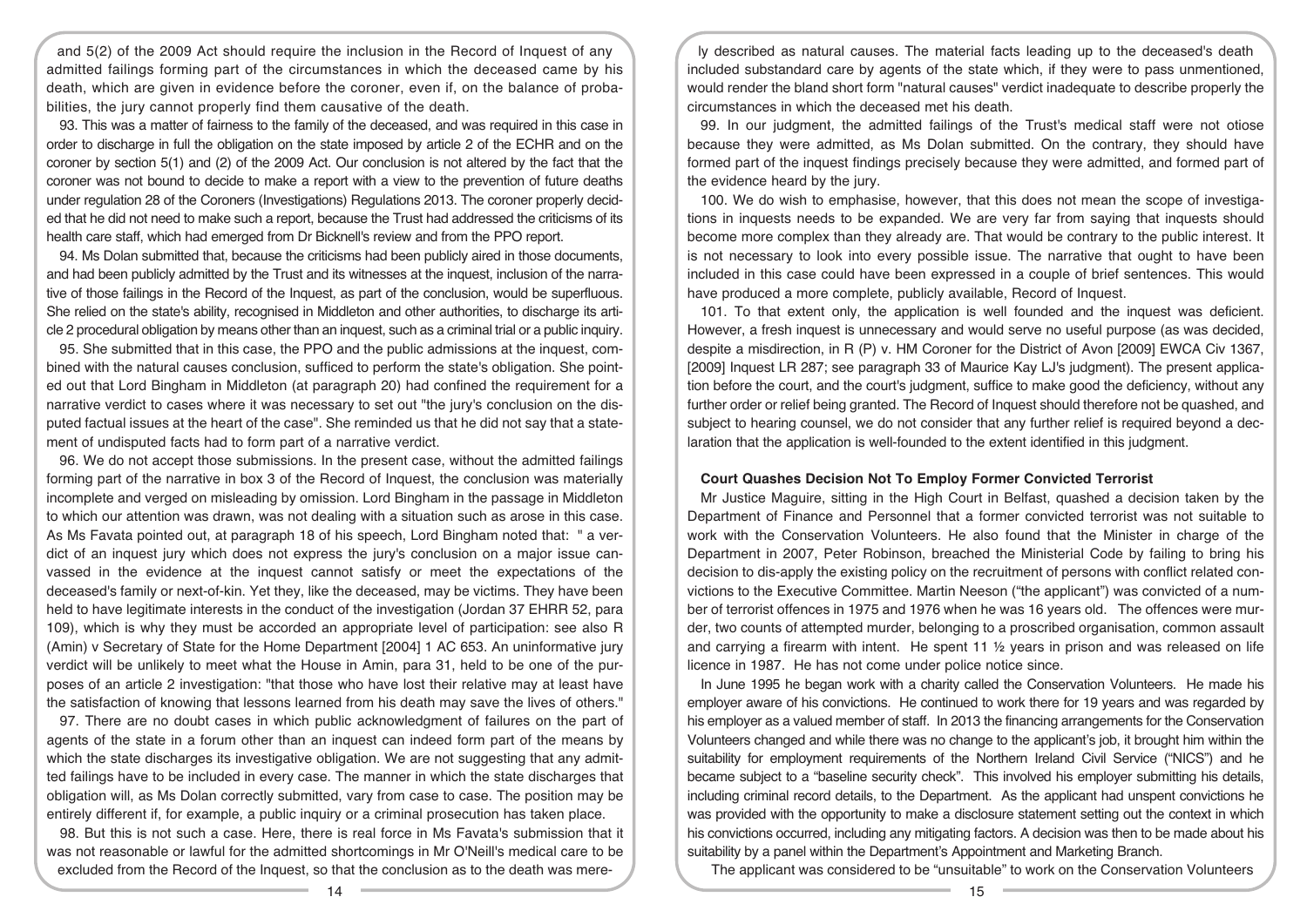project he had been working on. In an affidavit, the Director of Corporate HR in the Department stated: "The convictions for murder and attempted murder were offences of the most serious nature, they could never be unspent, and remained relevant. In my view, they did demonstrate that Mr Neeson had a propensity to commit acts of very serious violence, despite the fact that they had taken place 38 years ago. Having weighed up all of the factors, the decision was made that he was not a suitable person to work either in the NICS or on NICS contracts. I was also of the view that clearing him for suitability would undermine the wider duty of care that the NICS had to all of its staff."

The Court heard that the reintegration of former prisoners into society assumed a more general importance under the Good Friday Agreement and the St Andrew's Agreement. Guidance was produced in 2007 entitled "Employers Guidance on Recruiting People with Conflict Related Convictions". The basic principal was that "any conviction for a conflict related offence that pre-dates the Good Friday Agreement (April 1998) should not be taken into account unless it is materially relevant to the employment being sought". The onus of demonstrating incompatibility was to rest with whoever was alleging it and the seriousness of the offence would not, per se, constitute adequate grounds. The guidance came into operation on 1 May 2007 and applied to the NICS. At this time the governance of Northern Ireland was under direct rule. When devolution was restored later in 2007, Peter Robinson MP MLA became the Minister in charge of the Department of Finance and Personnel and in September 2007 took a decision to dis-apply the guidance. From this date, the position has been governed by the risk assessment provisions of the NICS Recruitment Policy and Procedures Manual which states that where convictions cannot be spent, as in this case, a number of criteria must be considered in deciding if a candidate can be appointed. The applicant contended that the policy which legally should have applied to his case was that contained in the May 2007 guidance and that the attempt to dis-apply it made by Mr Robinson was unlawful. It was argued that Mr Robinson should have brought the matter to the Executive Committee because the subject matter was "cross-cutting" or "significant or controversial" in accordance with the Ministerial Code. The applicant also argued that the decision arrived at was unreasonable and should be quashed.

Issue 1: Failure to bring the decision to dis-apply the May 2007 guidance to the Executive Committee - Mr Justice Maguire said the decision to dis-apply the May 2007 guidance clearly related to a controversial and/or significant matter namely the reintegration of former prisoners with conflict related convictions into the world of employment. He said the matter should have been brought before the Executive Committee and Mr Robinson had therefore breached the Ministerial Code. Issue 2: The reasonableness of the substantive decision

Mr Justice Maguire said that the affidavit from the Director of Corporate HR did not explain the precise way in which the decision was arrived at. He felt it was clear that the Director gave substantial weight to the issue of the seriousness of the convictions but it was not apparent what weight he gave to what might be described as the obvious factors in the applicant's favour. In the court's view, a very important consideration would be the relevance of the convictions to the post: "This is not dealt with in [the affidavit] in a satisfactory way. For the court's part this is troubling. In this case the court is unaware of any suggestion that the job which the applicant had been doing and was proposing to continue doing had any substantial relationship to any sensitive security or other similar issue. Indeed he had been doing the job without any sign of a problem and to the satisfaction of his employers for many years. The court is left unaware from [the affidavit] how this aspect was evaluated and what weight was given to it. If it be the case, as the court considers it is, that the convictions have no, or at most only a very limited relevance to

the post in question this must weigh strongly in the balance in the applicant's favour."

The court also considered the mitigation put forward by the applicant. Mr Justice Maguire said it was not made clear in the affidavit what weight, if any, was given to this factor: "In the court's view, it is difficult to see how this factor would not be one which should have weighed significantly in the applicant's favour. The court adopts this view not only because of the expiry of time since the offending (38 years at the time of the decision) but also because of the applicant's youth at the time of it, just 16. When these factors are married with the complete absence of the applicant coming under any adverse notice since his release from prison, it seems to the court that on any view a substantial quantum of mitigation is available which rationally must be weighty in the applicant's favour."

The affidavit from the Director of Corporate HR referred to the applicant's offences demonstrating that he "had a propensity to commit acts of very serious violence, despite the fact that they had taken place 38 years before". The judge said this seemed at the very least "highly questionable". He said that while no-one doubts the seriousness of the applicant's convictions, the assessment was carried out 38 years after the convictions and he questioned what evidence there was to support the assessment: "What gives rise to unease on the court's part is that the applicant is being viewed as having an inclination to offending of a serious nature at present on the basis of his 1976 convictions and nothing else. This savours of a fixed and inflexible approach which fails to recognise that there can and often are changes in the outlook of an offender and in the prevailing circumstances over time." Mr Justice Maguire said he had no hesitation in concluding that the decision was one which no reasonable authority could lawfully have arrived at because the decision "flies in the face of being a rational decision".

Remedies: As the court concluded that the decision was unreasonable it made an order of certiorari to quash it. The court, however, did not make a quashing order in respect of the Ministerial Code issue on the basis of the time elapsed since the failure to bring the decision to dis-apply the 2007 guidance to the Executive Committee and the fact that there will have been many decisions made in recent years. The judge said that a decision by the court to quash the use of the Recruitment Policy and Procedures Manual may be detrimental to the interests of good administration and might re-open old cases long closed. Mr Justice Maguire said he would simply make a declaration that the decision to dis-apply the 2007 guidance without bringing the matter to the Executive Committee was in breach of the Ministerial Code as the guidance was a significant or controversial matter outside the scope of the Programme for Government. It will now be for the Department to consider the matter afresh. Mr Justice Maguire said that, unless it is impracticable to do so, the decision should be taken by a senior official who has had no involvement in the case to date.

#### **Winning Lottery Ticket Bought With Stolen Cash** *Scottish Legal News*

A couple who helped steal more than \$175,000 from a grocery store where they worked used that money to buy a winning \$1 million lottery ticket from the same store, state police said. An American mother with a \$1 million lottery ticket could end up in prison after being accused of conspiring to steal the money to buy it. Joan Lechleitner, 51, was arrested on four counts of conspiracy and one each of theft, theft by deception, receiving stolen property, and tampering with records, the Pottsville Republican Herald reports. She and her fiancé, daughter and nephew all worked in the same convenience store, where they're alleged to have worked together to ring up fake purchases and returns to the tune of \$175,000. They have each been charged with the same offences. Lechleitner already claimed a \$261,905.50 payout from one lottery ticket said to have been